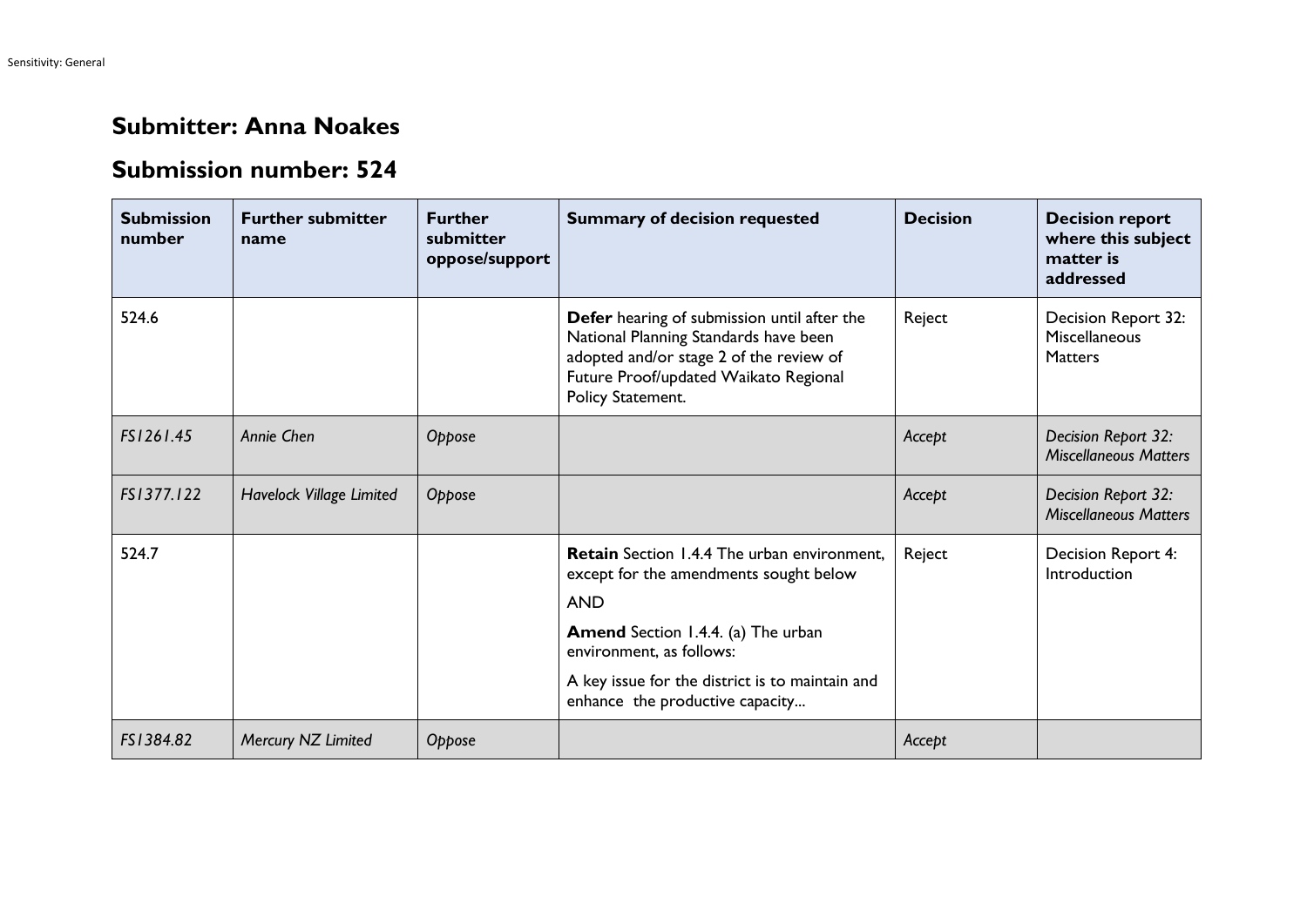| <b>Submission</b><br>number | <b>Further submitter</b><br>name | <b>Further</b><br>submitter<br>oppose/support | <b>Summary of decision requested</b>                                                                                                                                                                                                                                                                                                                                                                                                                                                                                                                   | <b>Decision</b> | <b>Decision report</b><br>where this subject<br>matter is<br>addressed |
|-----------------------------|----------------------------------|-----------------------------------------------|--------------------------------------------------------------------------------------------------------------------------------------------------------------------------------------------------------------------------------------------------------------------------------------------------------------------------------------------------------------------------------------------------------------------------------------------------------------------------------------------------------------------------------------------------------|-----------------|------------------------------------------------------------------------|
| 524.8                       |                                  |                                               | <b>Retain</b> Section 1.5.2 Planning for urban<br>growth and development, except for the<br>amendments sought below                                                                                                                                                                                                                                                                                                                                                                                                                                    | Reject          | Decision Report 4:<br>Introduction                                     |
|                             |                                  |                                               | <b>AND</b>                                                                                                                                                                                                                                                                                                                                                                                                                                                                                                                                             |                 |                                                                        |
|                             |                                  |                                               | <b>Amend</b> Section 1.5.2. (a) Planning for urban<br>growth and development, as follows: Defined<br>growth areas have been zoned and their<br>development will be guided through the<br>application of objectives and policies and<br>through processes such as the development<br>of master plans, comprehensive structure<br>plans, within the district plan and any future<br>changes to the district plan. The agreed<br>Future Proof settlement pattern for urban<br>growth and development is to will assist to<br>avoid unplanned encroachment |                 |                                                                        |
| FS1384.83                   | Mercury NZ Limited               | Oppose                                        |                                                                                                                                                                                                                                                                                                                                                                                                                                                                                                                                                        | Accept          |                                                                        |
| 524.9                       |                                  |                                               | <b>Retain</b> Section 1.10.1.1 Waikato District<br>Development Strategy, except for the<br>amendments sought below                                                                                                                                                                                                                                                                                                                                                                                                                                     | Reject          | Decision Report 4:<br>Introduction                                     |
|                             |                                  |                                               | <b>AND</b>                                                                                                                                                                                                                                                                                                                                                                                                                                                                                                                                             |                 |                                                                        |
|                             |                                  |                                               | <b>Amend</b> Section 1.10.1.1 (a) Waikato District<br>Development Strategy 2015, as follows:                                                                                                                                                                                                                                                                                                                                                                                                                                                           |                 |                                                                        |
|                             |                                  |                                               | The Waikato District Development Strategy<br>(WDDS) provides a high-level thirty year                                                                                                                                                                                                                                                                                                                                                                                                                                                                  |                 |                                                                        |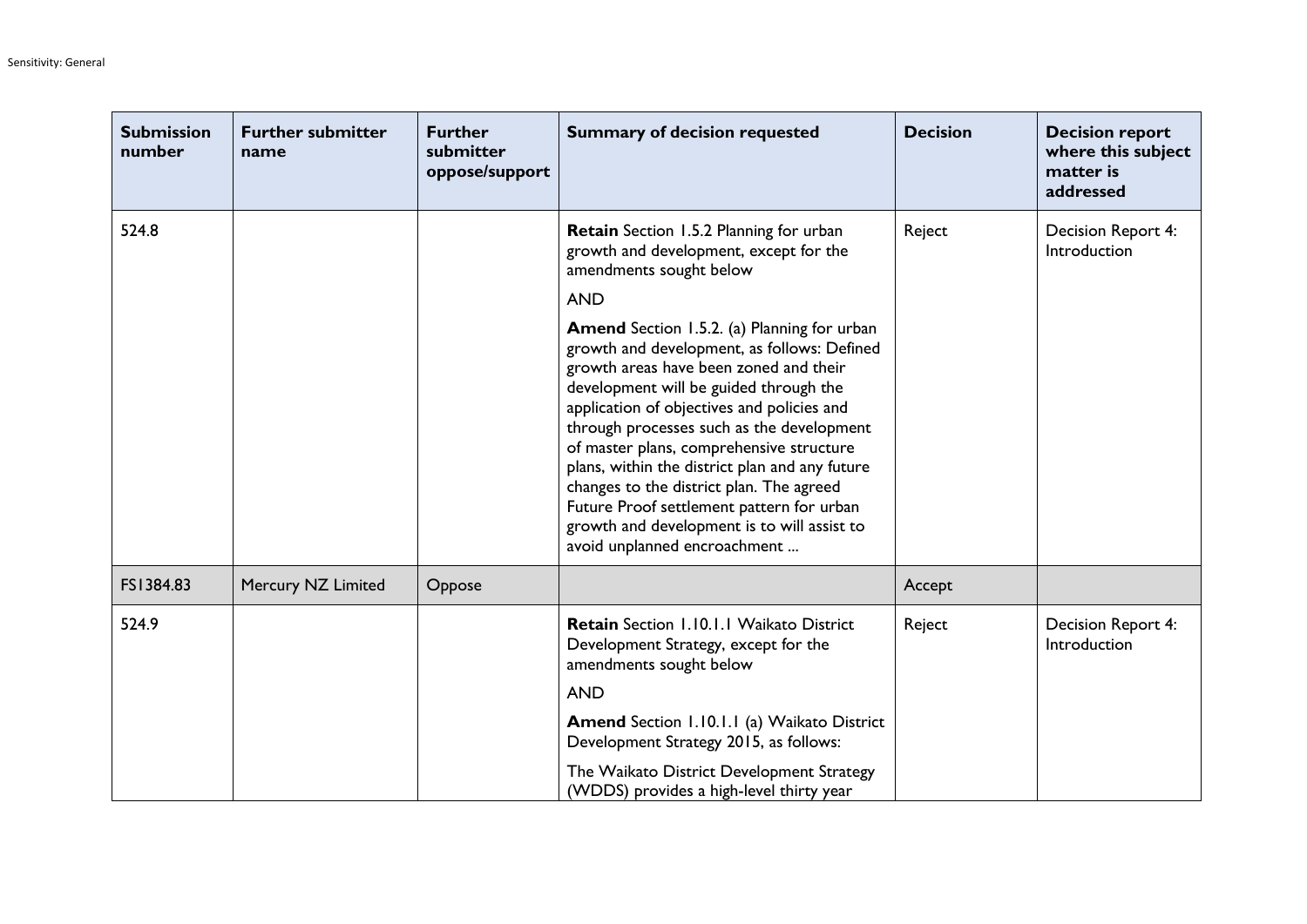| <b>Submission</b><br>number | <b>Further submitter</b><br>name | <b>Further</b><br>submitter<br>oppose/support | <b>Summary of decision requested</b>                                                                                                                                                                                                                                                                                                | <b>Decision</b> | <b>Decision report</b><br>where this subject<br>matter is<br>addressed |
|-----------------------------|----------------------------------|-----------------------------------------------|-------------------------------------------------------------------------------------------------------------------------------------------------------------------------------------------------------------------------------------------------------------------------------------------------------------------------------------|-----------------|------------------------------------------------------------------------|
|                             |                                  |                                               | strategic and spatial development guide for<br>the district. The strategy replaces and<br>integrates the Waikato District Growth<br>Strategy (2009) and the Franklin District<br>Growth Strategy (2008). However, the latter<br>document remains live by virtue of Policy<br>6.11 6.1.1 in the Waikato Regional Policy<br>Statement |                 |                                                                        |
| FS1384.84                   | Mercury NZ Limited               | Oppose                                        |                                                                                                                                                                                                                                                                                                                                     | Accept          |                                                                        |
| 524.10                      |                                  |                                               | Retain Section 1.12.1 Strategic direction,<br>except for the amendments sought below<br><b>AND</b><br><b>Delete</b> Section 1.12.1.(b) and (c) Strategic<br>direction.                                                                                                                                                              | Reject          | Decision Report 5:<br><b>Strategic Directions</b>                      |
| FS1379.194                  | <b>Hamilton City Council</b>     | Oppose                                        |                                                                                                                                                                                                                                                                                                                                     | Accept          |                                                                        |
| 524.11                      |                                  |                                               | Retain Objective 4.1.1 Strategic, except for<br>the amendments sought below<br><b>AND</b>                                                                                                                                                                                                                                           | Reject          | Decision Report 5:<br><b>Strategic Directions</b>                      |
|                             |                                  |                                               | <b>Amend</b> the policies associated with<br>Objective 4.1.1 (a) and (b) Strategic, to<br>provide policies and support for additional<br>residential zoning opportunities to cater for<br>anticipated demand for the next 27 years;<br>AND Amend the Planning Maps to increase                                                      |                 |                                                                        |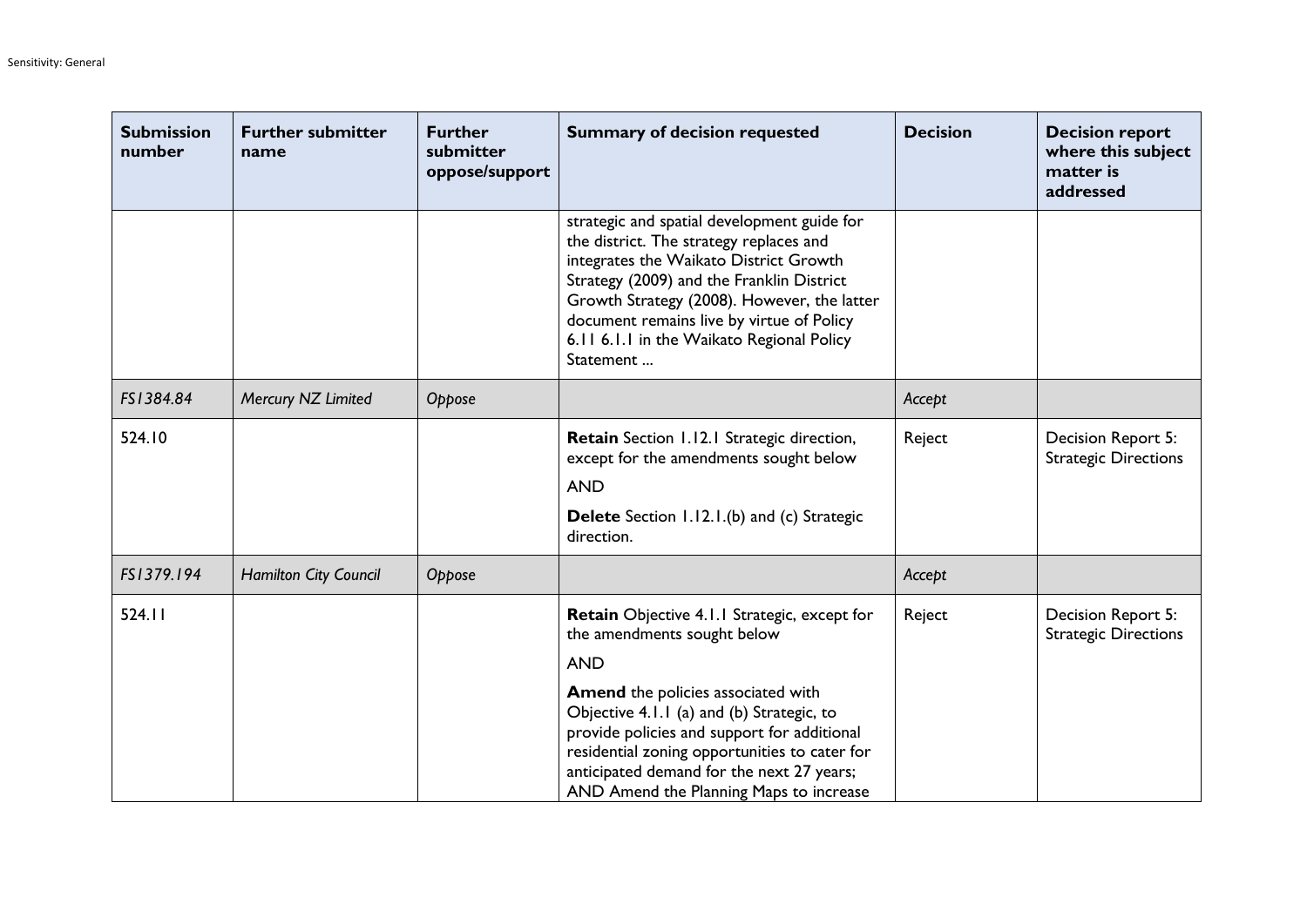| <b>Submission</b><br>number | <b>Further submitter</b><br>name                            | <b>Further</b><br>submitter<br>oppose/support | <b>Summary of decision requested</b>                                                                                                                                                                                                                                         | <b>Decision</b> | <b>Decision report</b><br>where this subject<br>matter is<br>addressed |
|-----------------------------|-------------------------------------------------------------|-----------------------------------------------|------------------------------------------------------------------------------------------------------------------------------------------------------------------------------------------------------------------------------------------------------------------------------|-----------------|------------------------------------------------------------------------|
|                             |                                                             |                                               | the residential zoned areas around existing<br>established communities in line with Future<br>Proof expectations.                                                                                                                                                            |                 |                                                                        |
| FS1388.618                  | Mercury NZ Limited                                          | Oppose                                        |                                                                                                                                                                                                                                                                              | Accept          |                                                                        |
| 524.12                      |                                                             |                                               | Retain Objective 4.1.2 (a) Urban growth and<br>development, as notified.                                                                                                                                                                                                     | Reject          | Decision Report 5:<br><b>Strategic Directions</b>                      |
| FS1388.619                  | Mercury NZ Limited                                          | Oppose                                        |                                                                                                                                                                                                                                                                              | Accept          |                                                                        |
| 524.13                      |                                                             |                                               | <b>Amend Policy 4.1.3 (b) Location of</b><br>development, as follows:<br>Locate urban growth areas only where they<br>are consistent with legislative requirements<br>and strategic documents such as Future Proof<br>the Future Proof Strategy Planning for<br>Growth 2017. | Reject          | Decision Report 5:<br><b>Strategic Directions</b>                      |
| FS1297.7                    | <b>CSL Trust &amp; Top End</b><br><b>Properties Limited</b> | Support                                       |                                                                                                                                                                                                                                                                              | Reject          |                                                                        |
| FS1377.123                  | Havelock Village Limited                                    | Oppose                                        |                                                                                                                                                                                                                                                                              | Accept          |                                                                        |
| FS1388.620                  | Mercury NZ Limited                                          | Oppose                                        |                                                                                                                                                                                                                                                                              | Accept          |                                                                        |
| 524.14                      |                                                             |                                               | Amend Policy 4.7.3 Residential subdivision,<br>to clarify position regarding guidelines and                                                                                                                                                                                  | Accept in Part  | Decision Report 32:<br>Miscellanoue Matters                            |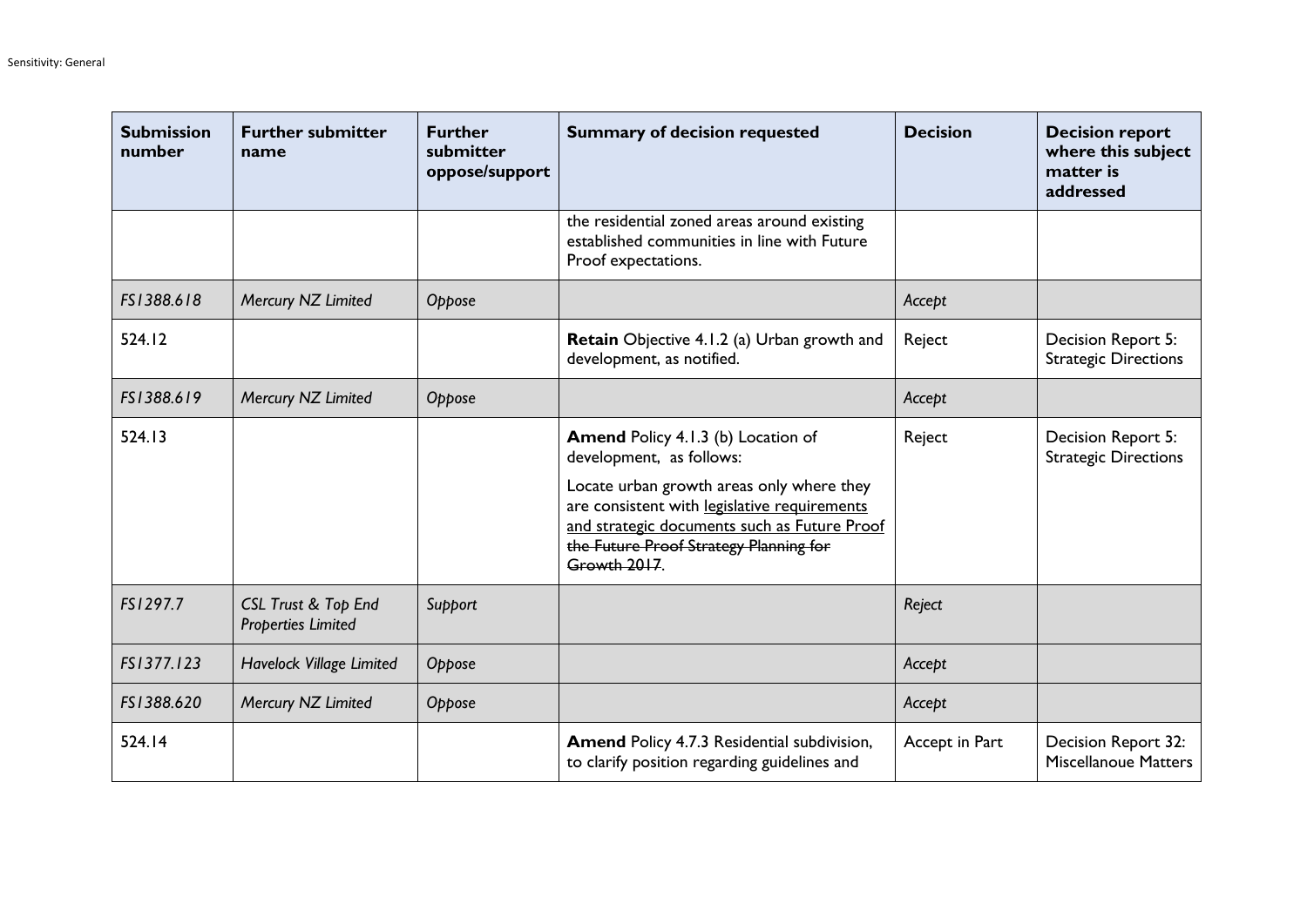| <b>Submission</b><br>number | <b>Further submitter</b><br>name | <b>Further</b><br>submitter<br>oppose/support | <b>Summary of decision requested</b>                                                                                                   | <b>Decision</b> | <b>Decision report</b><br>where this subject<br>matter is<br>addressed |
|-----------------------------|----------------------------------|-----------------------------------------------|----------------------------------------------------------------------------------------------------------------------------------------|-----------------|------------------------------------------------------------------------|
|                             |                                  |                                               | activity status and/or process for changes to<br>guidelines.                                                                           |                 |                                                                        |
| FS1388.621                  | Mercury NZ Limited               | Oppose                                        |                                                                                                                                        | Accept in Part  |                                                                        |
| 524.15                      |                                  |                                               | Delete reference to Structure Plans in Policy<br>4.7.6(a)(ii) and (iii) Coordination between<br>servicing development and subdivision. | Reject          | Decision Report 32:<br>Miscellaneous<br><b>Matters</b>                 |
| FS1388.622                  | Mercury NZ Limited               | Oppose                                        |                                                                                                                                        | Accept          |                                                                        |
| 524.16                      |                                  |                                               | <b>Retain Policy 4.7.7 Achieving sufficient</b><br>development density to support the provision<br>of infrastructure services.         | Accept          | Decision Report 32:<br>Miscellaneous<br><b>Matters</b>                 |
| FS1388.623                  | Mercury NZ Limited               | Oppose                                        |                                                                                                                                        | Reject          |                                                                        |
| 524.17                      |                                  |                                               | Retain Policy 4.7.8 Staging of subdivision.                                                                                            | Accept          | Decision Report 32:<br>Miscellaneous<br><b>Matters</b>                 |
| 524.18                      |                                  |                                               | Retain Policy 4.7.9 Connected<br>neighbourhoods.                                                                                       | Accept          | Decision Report 32:<br>Miscellaneous<br><b>Matters</b>                 |
| 524.19                      |                                  |                                               | Retain Policy 4.7.10 Recreation and access.                                                                                            | Accept          | Decision Report 32:<br>Miscellaneous<br><b>Matters</b>                 |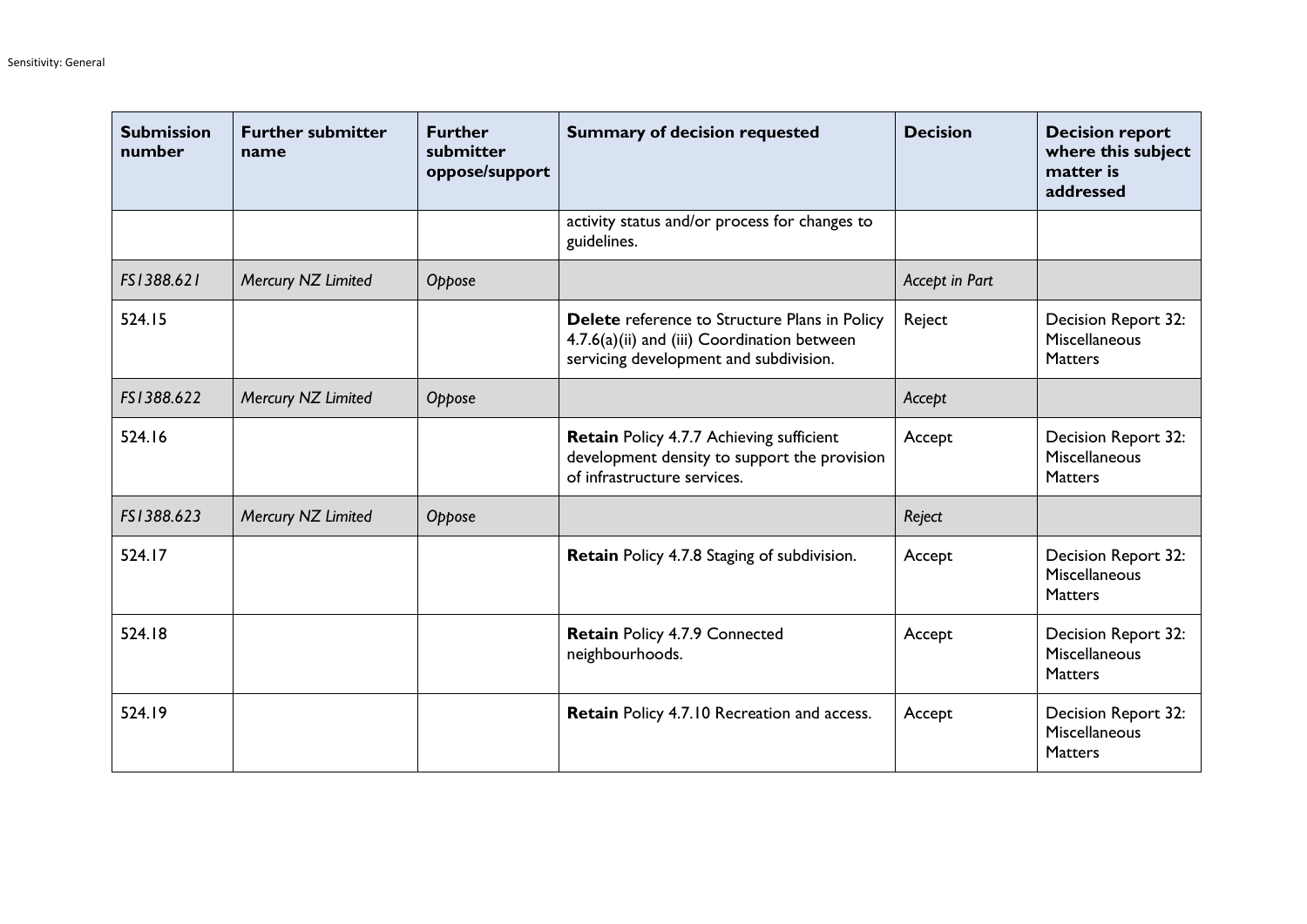| <b>Submission</b><br>number | <b>Further submitter</b><br>name   | <b>Further</b><br>submitter<br>oppose/support | <b>Summary of decision requested</b>                                                                                                                                                                                                                                                                         | <b>Decision</b> | <b>Decision report</b><br>where this subject<br>matter is<br>addressed |
|-----------------------------|------------------------------------|-----------------------------------------------|--------------------------------------------------------------------------------------------------------------------------------------------------------------------------------------------------------------------------------------------------------------------------------------------------------------|-----------------|------------------------------------------------------------------------|
| 524.20                      |                                    |                                               | Retain Policy 4.7.11 Reverse sensitivity,<br>except for the amendments sought below<br><b>AND</b><br><b>Amend the Proposed District Plan to</b>                                                                                                                                                              | Accept          | Decision Report 32:<br>Miscellaneous<br><b>Matters</b>                 |
|                             |                                    |                                               | encourage new residential areas to be<br>developed where topographical or physical<br>constraints provide a natural separation<br>between conflicting land uses, (eg roads/rails<br>lines, significant planted areas as the buffer) in<br>accordance with Policy $4.7.11(a)$ and (b)<br>Reverse sensitivity. |                 |                                                                        |
| FS1281.20                   | Pokeno Village Holdings<br>Limited | Support                                       |                                                                                                                                                                                                                                                                                                              | Accept          |                                                                        |
| FS1388.624                  | Mercury NZ Limited                 | Oppose                                        |                                                                                                                                                                                                                                                                                                              | Reject          |                                                                        |
| 524.21                      |                                    |                                               | <b>Delete</b> from Policy 4.7.14 Structure and<br>master planning the references to Structure<br>Plans and Master Plans.                                                                                                                                                                                     | Reject          | Decision Report 32:<br>Miscellaneous<br><b>Matters</b>                 |
| FS1281.21                   | Pokeno Village Holdings<br>Limited | Oppose                                        |                                                                                                                                                                                                                                                                                                              | Accept          |                                                                        |
| FS1388.625                  | Mercury NZ Limited                 | Oppose                                        |                                                                                                                                                                                                                                                                                                              | Accept          |                                                                        |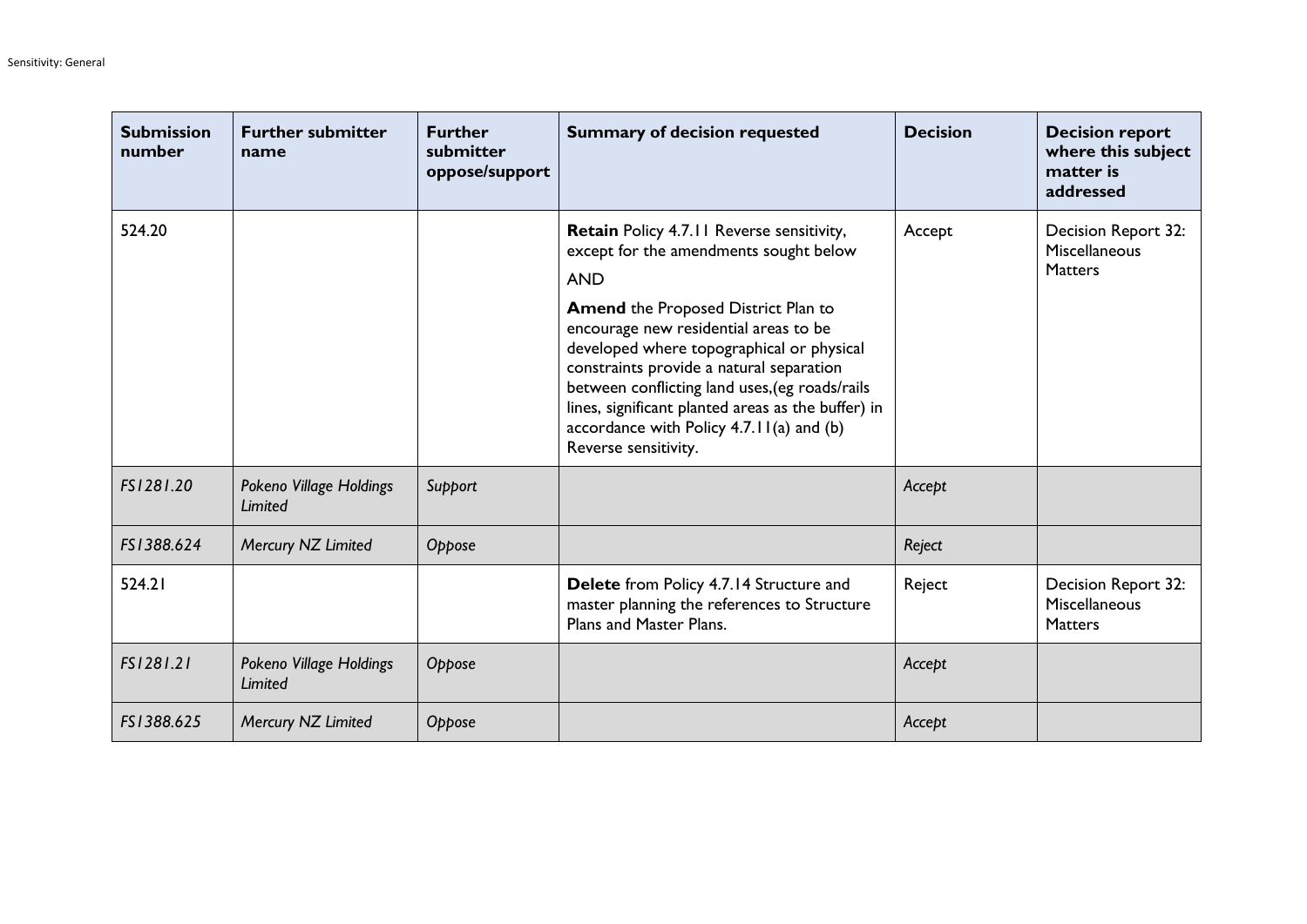| <b>Submission</b><br>number | <b>Further submitter</b><br>name | <b>Further</b><br>submitter<br>oppose/support | <b>Summary of decision requested</b>                                                                   | <b>Decision</b> | <b>Decision report</b><br>where this subject<br>matter is<br>addressed |
|-----------------------------|----------------------------------|-----------------------------------------------|--------------------------------------------------------------------------------------------------------|-----------------|------------------------------------------------------------------------|
| 524.22                      |                                  |                                               | Retain Objective 6.4.1 Integration of<br>infrastructure with subdivision, land use and<br>development. | Accept          | Decision Report 13:<br>Infrastructure                                  |
| FS1176.97                   | <b>Watercare Services Ltd</b>    | Support                                       |                                                                                                        | Accept          | Decision Report 13:<br>Infrastructure                                  |
| FS1388.626                  | Mercury NZ Limited               | Oppose                                        |                                                                                                        | Reject          | Decision Report 13:<br>Infrastructure                                  |
| 524.23                      |                                  |                                               | Retain Policy 6.4.2 Provide adequate<br>infrastructure.                                                | Accept in part  | Decision Report 13:<br>Infrastructure                                  |
| FS1176.98                   | <b>Watercare Services Ltd</b>    | Support                                       |                                                                                                        | Accept in part  | Decision Report 13:<br>Infrastructure                                  |
| FS1388.627                  | Mercury NZ Limited               | Oppose                                        |                                                                                                        | Accept in part  | Decision Report 13:<br>Infrastructure                                  |
| 524.24                      |                                  |                                               | Retain Policy 6.4.3 Infrastructure location<br>and services.                                           | Accept in part  | Decision Report 13:<br>Infrastructure                                  |
| FS1176.99                   | <b>Watercare Services Ltd</b>    | Support                                       |                                                                                                        | Accept in part  | Decision Report 13:<br>Infrastructure                                  |
| FS1388.628                  | Mercury NZ Limited               | Oppose                                        |                                                                                                        | Accept in part  | Decision Report 13:<br>Infrastructure                                  |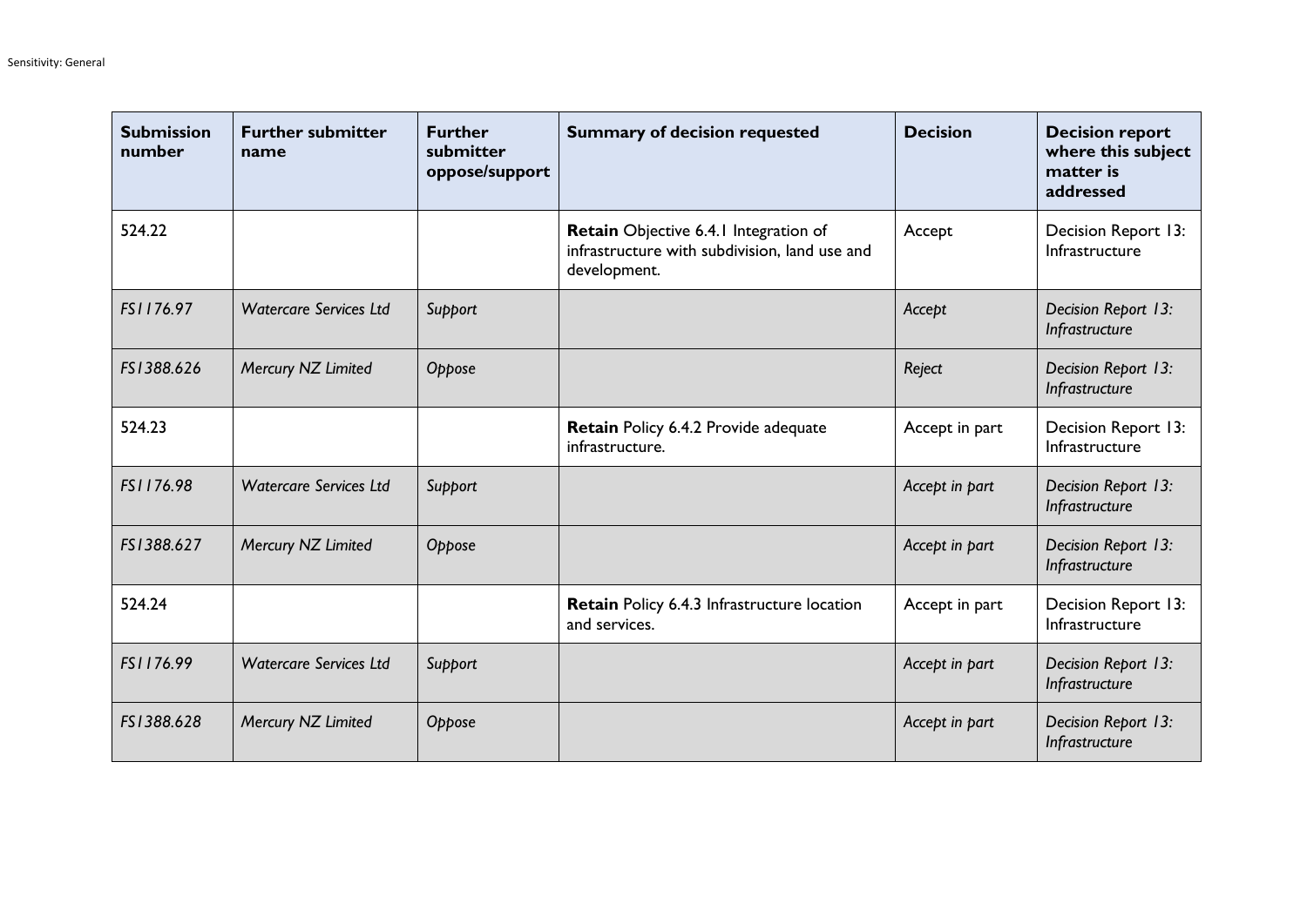| <b>Submission</b><br>number | <b>Further submitter</b><br>name | <b>Further</b><br>submitter<br>oppose/support | <b>Summary of decision requested</b>                                                                                                                                           | <b>Decision</b> | <b>Decision report</b><br>where this subject<br>matter is<br>addressed |
|-----------------------------|----------------------------------|-----------------------------------------------|--------------------------------------------------------------------------------------------------------------------------------------------------------------------------------|-----------------|------------------------------------------------------------------------|
| 524.25                      |                                  |                                               | Retain Policy 6.4.4 Road and rail network.                                                                                                                                     | Accept in part  | Decision Report 13:<br>Infrastructure                                  |
| 524.26                      |                                  |                                               | Retain Policy 6.4.5 Roading infrastructure.                                                                                                                                    | Accept in part  | Decision Report 13:<br>Infrastructure                                  |
| 524.27                      |                                  |                                               | Retain Objective 6.4.6 Stormwater and<br>drainage.                                                                                                                             | Accept in part  | Decision Report 13:<br>Infrastructure                                  |
| FS1176.100                  | <b>Watercare Services Ltd</b>    | Support                                       |                                                                                                                                                                                | Accept in part  | Decision Report 13:<br>Infrastructure                                  |
| FS1388.629                  | Mercury NZ Limited               | Oppose                                        |                                                                                                                                                                                | Accept in part  | Decision Report 13:<br>Infrastructure                                  |
| 524.28                      |                                  |                                               | Retain Policy 6.4.7 Stormwater.                                                                                                                                                | Accept in part  | Decision Report 13:<br>Infrastructure                                  |
| FS1176.101                  | <b>Watercare Services Ltd</b>    | Support                                       |                                                                                                                                                                                | Accept in part  | Decision Report 13:<br>Infrastructure                                  |
| FS1388.630                  | Mercury NZ Limited               | Oppose                                        |                                                                                                                                                                                | Accept in part  | Decision Report 13:<br>Infrastructure                                  |
| 524.29                      |                                  |                                               | <b>Amend</b> planning maps to remove indicative<br>walkway cycleways unless the underlying land<br>has been earmarked for residential or<br>commercial/industrial development. | Accept in part  | Decision Report 13:<br>Infrastructure                                  |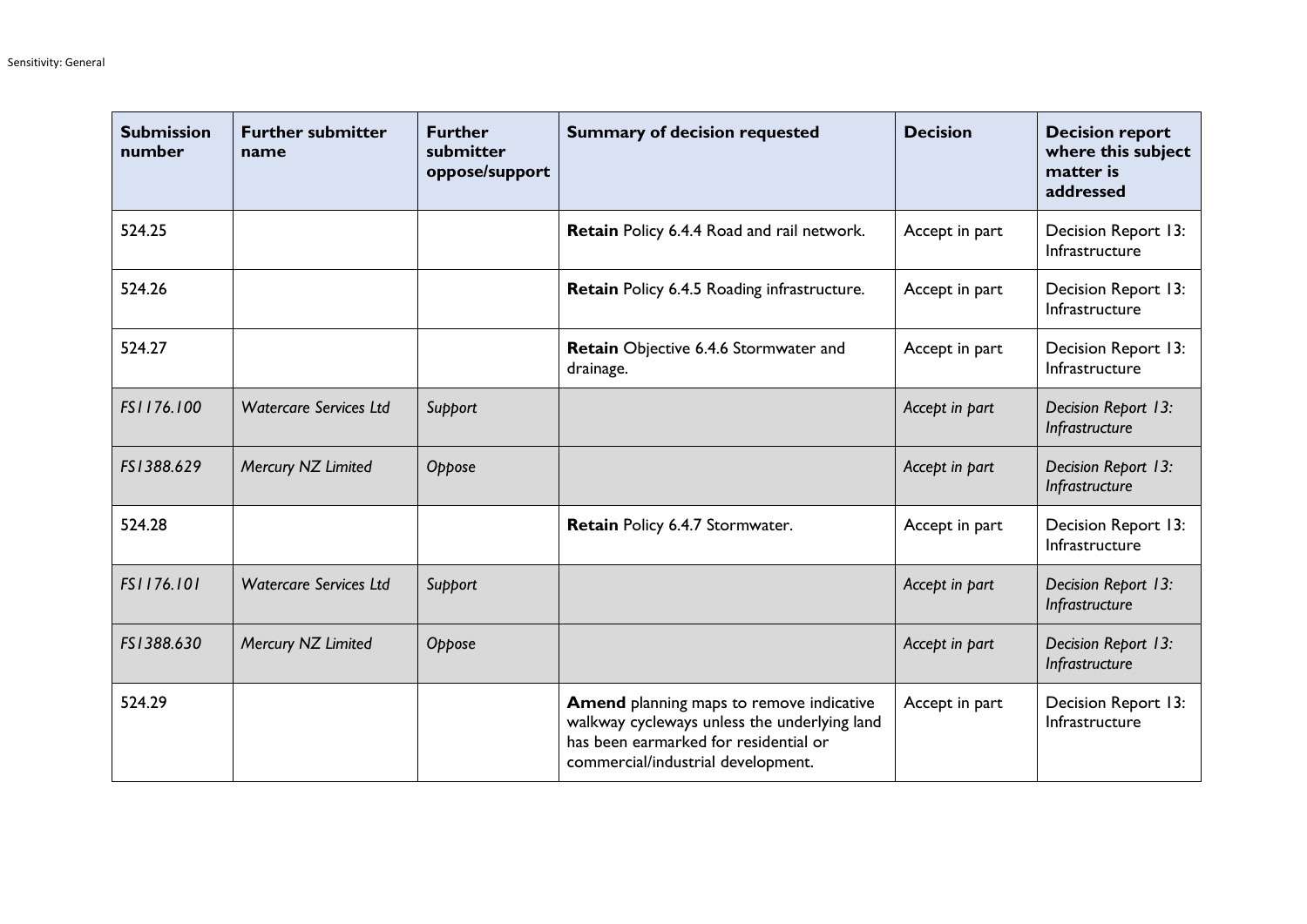| <b>Submission</b><br>number | <b>Further submitter</b><br>name | <b>Further</b><br>submitter<br>oppose/support | <b>Summary of decision requested</b>                                                                                                                                                                                                                                                                                                                                                                                                                                                                                                     | <b>Decision</b> | <b>Decision report</b><br>where this subject<br>matter is<br>addressed |
|-----------------------------|----------------------------------|-----------------------------------------------|------------------------------------------------------------------------------------------------------------------------------------------------------------------------------------------------------------------------------------------------------------------------------------------------------------------------------------------------------------------------------------------------------------------------------------------------------------------------------------------------------------------------------------------|-----------------|------------------------------------------------------------------------|
| 524.30                      |                                  |                                               | <b>Retain</b> definition of "Fill material" except for<br>the amendments sought below                                                                                                                                                                                                                                                                                                                                                                                                                                                    | Accept in part  | Decision Report 30:<br><b>Definitions</b>                              |
|                             |                                  |                                               | <b>AND</b><br><b>Amend</b> the definition of "Fill material" in<br>Chapter 13 Definitions, as follows: Means<br>material used for filling activities including, but<br>not limited to, materials such as sand, soil,<br>clay or aggregate.                                                                                                                                                                                                                                                                                               |                 |                                                                        |
| 524.31                      |                                  |                                               | <b>Amend</b> the definition for "Impervious<br>surface" in Chapter 13 Definitions, as follows:<br>Means a surface such as a road, rooftop,<br>footpath, paving, decking, swimming pool,<br>patio, driveway, vehicle access and<br>manoeuvring area or highly-compacted soil<br>that is not vegetated and does not infiltrate<br>runoff. It excludes wooden decks with<br>spacing between boards of 4mm or more, or<br>surfaces such as gobi paving, where water is<br>allowed to drain through to a permeable<br>surface below the deck. | Accept in part  | Decision Report 30:<br><b>Definitions</b>                              |
| FS1388.631                  | Mercury NZ Limited               | Oppose                                        |                                                                                                                                                                                                                                                                                                                                                                                                                                                                                                                                          | Accept in part  |                                                                        |
| 524.32                      |                                  |                                               | Amend terminology used in Overlays on the<br>Planning Maps and provisions to provide<br>consistency between maps and text.                                                                                                                                                                                                                                                                                                                                                                                                               | Accept          | Decision Report 32:<br>Miscellaneous<br><b>Matters</b>                 |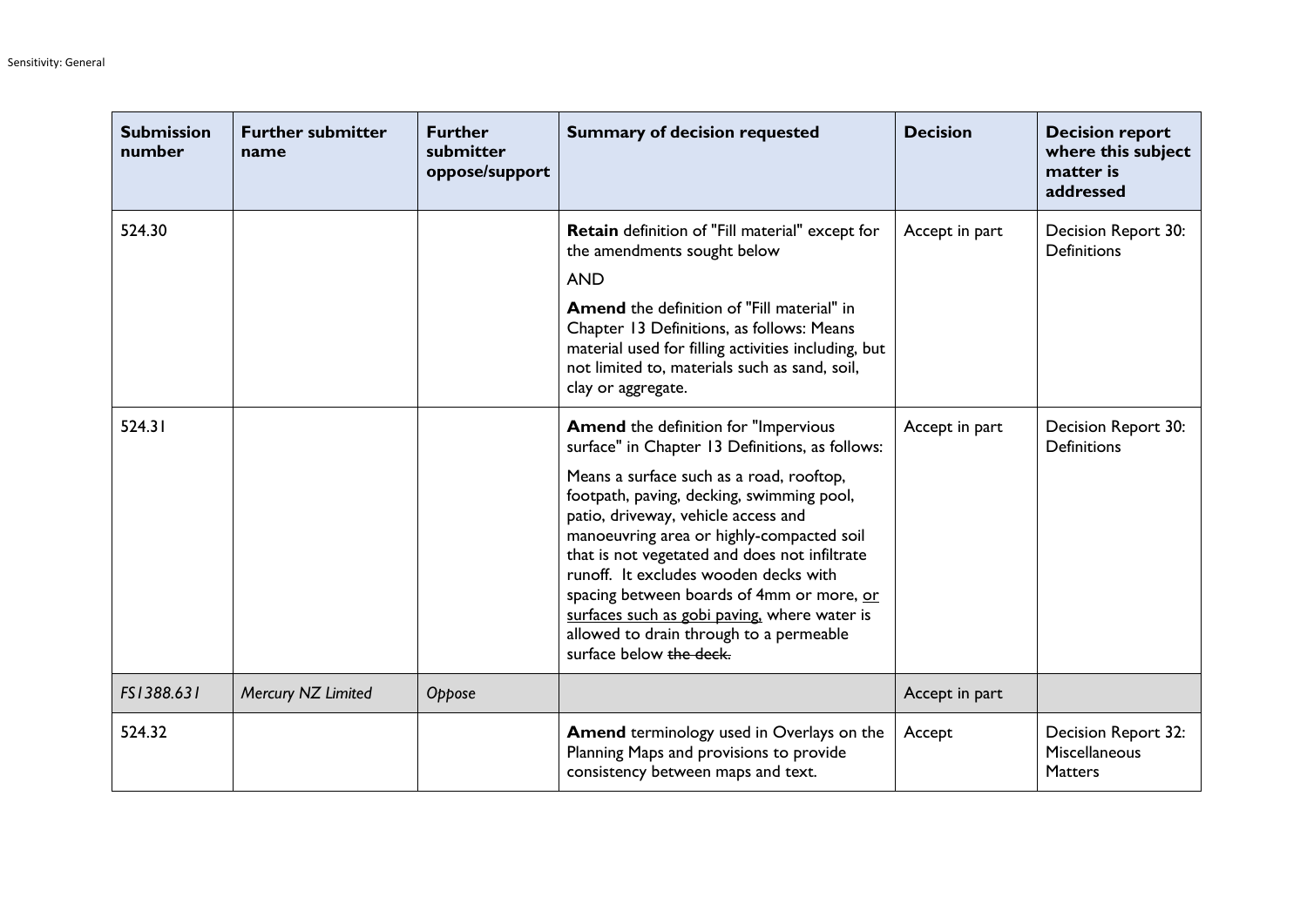| <b>Submission</b><br>number | <b>Further submitter</b><br>name       | <b>Further</b><br>submitter<br>oppose/support | <b>Summary of decision requested</b>                                                                                                                                                                                                                                                                                                                                                                                   | <b>Decision</b> | <b>Decision report</b><br>where this subject<br>matter is<br>addressed |
|-----------------------------|----------------------------------------|-----------------------------------------------|------------------------------------------------------------------------------------------------------------------------------------------------------------------------------------------------------------------------------------------------------------------------------------------------------------------------------------------------------------------------------------------------------------------------|-----------------|------------------------------------------------------------------------|
| 524.33                      |                                        |                                               | <b>Amend the Proposed District Planning maps</b><br>(inclusive of Legend) to provide explanation<br>as to what is meant by Stage 1.                                                                                                                                                                                                                                                                                    | Accept          | Decision Report 32:<br>Miscellaneous<br><b>Matters</b>                 |
| FS1388.632                  | Mercury NZ Limited                     | Oppose                                        |                                                                                                                                                                                                                                                                                                                                                                                                                        | Reject          | Decision Report 32:<br><b>Miscellaneous Matters</b>                    |
| 524.34                      |                                        |                                               | Amend Map 07 Tuakau/Pokeno and<br>Environs, to examine all zoning options for<br>growth within land in Pokeno and surrounds<br>to provide for the required level of<br>Residential for the next 30 year period as<br>detailed within the Future Proof Strategy;<br><b>AND</b><br>Delay zoning the land until new legislative<br>planning requirements, and revised regional<br>growth strategies have been determined. | Accept in part  | Decision Report 28I:<br>Zoning - Pokeno                                |
| FS1202.97                   | <b>New Zealand Transport</b><br>Agency | Support                                       |                                                                                                                                                                                                                                                                                                                                                                                                                        | Accept in part  | Decision Report 28I:<br>Zoning - Pokeno                                |
| FS1261.33                   | Annie Chen                             | Oppose                                        |                                                                                                                                                                                                                                                                                                                                                                                                                        | Accept in part  | Decision Report 28I:<br>Zoning - Pokeno                                |
| FS1281.22                   | Pokeno Village Holdings<br>Limited     | Support                                       |                                                                                                                                                                                                                                                                                                                                                                                                                        | Accept in part  | Decision Report 28I:<br>Zoning - Pokeno                                |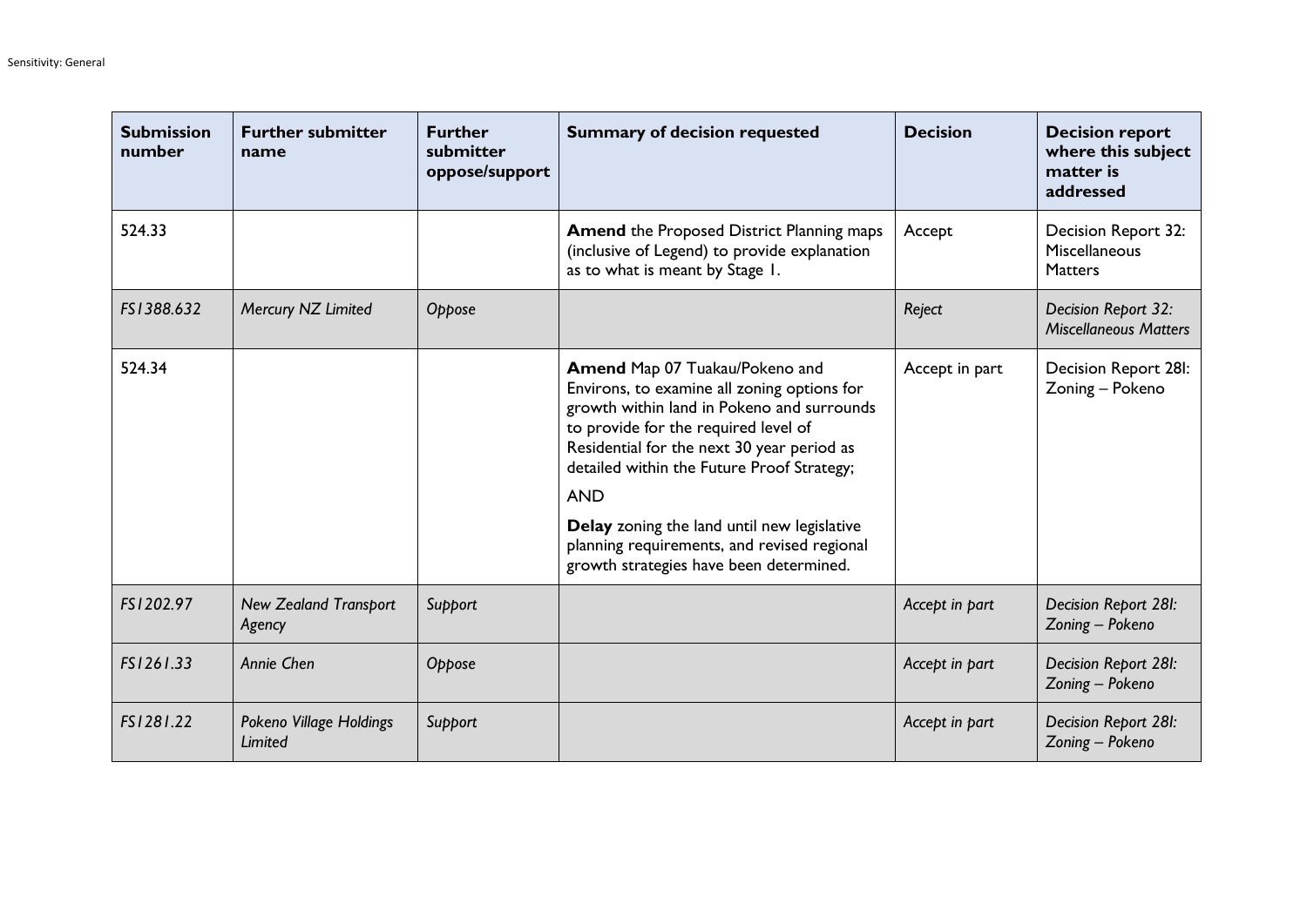| <b>Submission</b><br>number | <b>Further submitter</b><br>name                              | <b>Further</b><br>submitter<br>oppose/support | <b>Summary of decision requested</b>                                                                                               | <b>Decision</b> | <b>Decision report</b><br>where this subject<br>matter is<br>addressed |
|-----------------------------|---------------------------------------------------------------|-----------------------------------------------|------------------------------------------------------------------------------------------------------------------------------------|-----------------|------------------------------------------------------------------------|
| FS1297.36                   | CSL Trust & Top End<br><b>Properties Limited</b>              | Oppose                                        |                                                                                                                                    | Accept in part  | Decision Report 28I:<br>Zoning - Pokeno                                |
| FS1108.190                  | Te Whakakitenga o<br>Waikato Incorporated<br>(Waikato-Tainui) | Support                                       |                                                                                                                                    | Accept in part  | Decision Report 28I:<br>Zoning - Pokeno                                |
| FS1377.124                  | Havelock Village Limited                                      | Oppose                                        |                                                                                                                                    | Accept in part  | Decision Report 28I:<br>Zoning - Pokeno                                |
| FS1388.633                  | Mercury NZ Limited                                            | Oppose                                        |                                                                                                                                    | Accept in part  | Decision Report 28I:<br>Zoning - Pokeno                                |
| 524.35                      |                                                               |                                               | Amend the zoning of the property at Lot 2<br>DP 176205, Pokeno from Rural Zone on to<br>Residential Zone (see submission for map). | Reject          | Decision Report 28I:<br>Zoning - Pokeno                                |
| FS1341.8                    | Hynds Pipe Systems<br>Limited                                 | Oppose                                        |                                                                                                                                    | Accept          | Decision Report 28I:<br>Zoning - Pokeno                                |
| FS1277.35                   | <b>Waikato Regional Council</b>                               | Oppose                                        |                                                                                                                                    | Accept          | Decision Report 28I:<br>Zoning - Pokeno                                |
| FS1281.23                   | Pokeno Village Holdings<br>Limited                            | Oppose                                        |                                                                                                                                    | Accept          | Decision Report 28I:<br>Zoning - Pokeno                                |
| FS1202.103                  | <b>New Zealand Transport</b><br>Agency                        | Oppose                                        |                                                                                                                                    | Accept          | Decision Report 28I:<br>Zoning - Pokeno                                |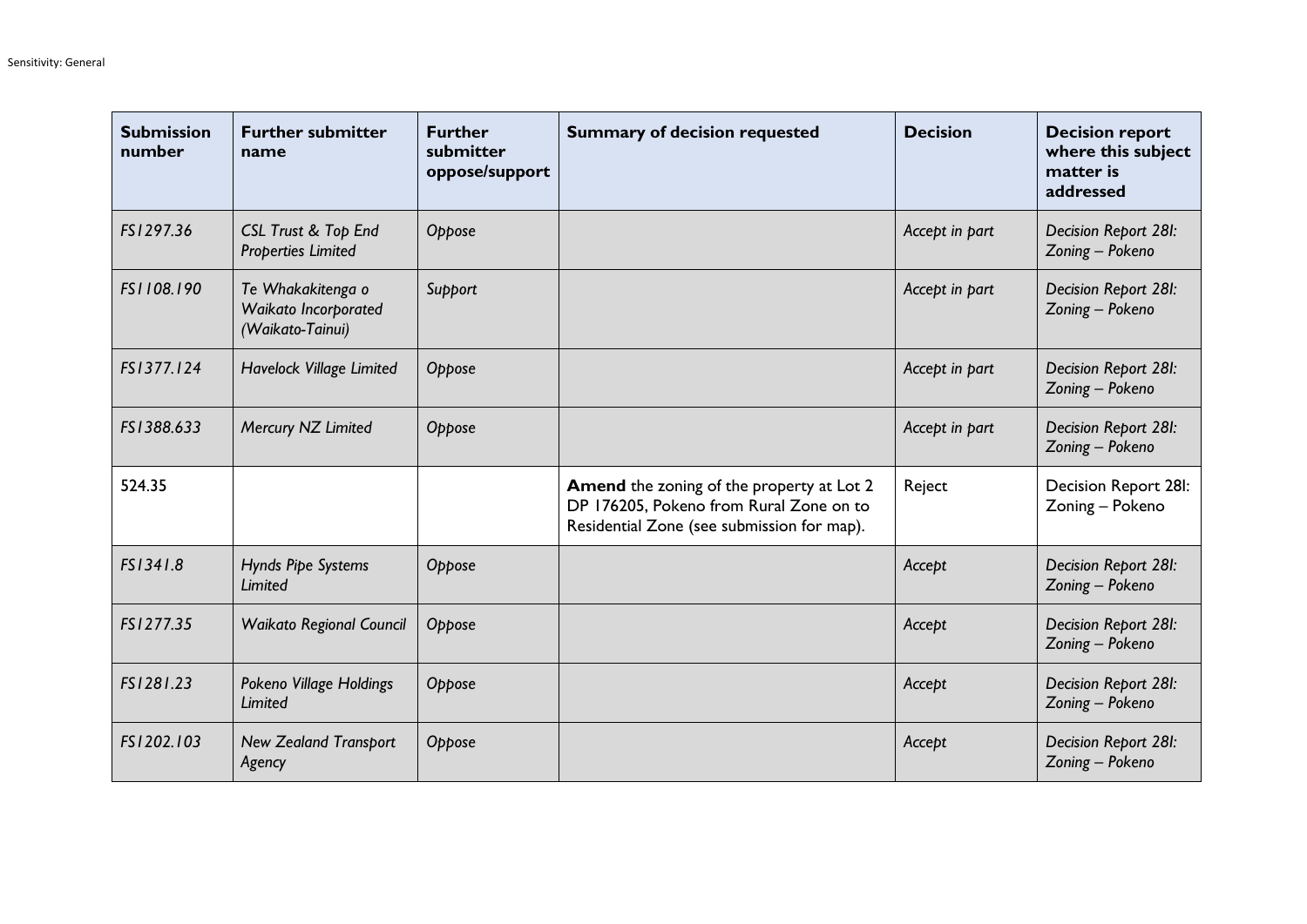| <b>Submission</b><br>number | <b>Further submitter</b><br>name | <b>Further</b><br>submitter<br>oppose/support | <b>Summary of decision requested</b>                                                                                                                                                                                                                                                                                    | <b>Decision</b> | <b>Decision report</b><br>where this subject<br>matter is<br>addressed |
|-----------------------------|----------------------------------|-----------------------------------------------|-------------------------------------------------------------------------------------------------------------------------------------------------------------------------------------------------------------------------------------------------------------------------------------------------------------------------|-----------------|------------------------------------------------------------------------|
| FS1377.125                  | <b>Havelock Village Limited</b>  | Support                                       |                                                                                                                                                                                                                                                                                                                         | Reject          | Decision Report 28I:<br>Zoning - Pokeno                                |
| FS1388.634                  | Mercury NZ Limited               | Oppose                                        |                                                                                                                                                                                                                                                                                                                         | Accept          | Decision Report 28I:<br>Zoning - Pokeno                                |
| 524.36                      |                                  |                                               | <b>Amend</b> subdivision rules to enable the<br>required outcomes of Policies 4.7.7-4.7.10.                                                                                                                                                                                                                             | Accept in part  | <b>Decision Reports</b><br>14-27: Zones                                |
| FS1385.16                   | Mercury NZ Limited               | Oppose                                        |                                                                                                                                                                                                                                                                                                                         | Accept in part  | <b>Decision Reports 14-</b><br>27: Zones                               |
| 524.37                      |                                  |                                               | <b>Amend</b> the rules relating to subdivision to<br>give effect to policies 6.4.2-6.4.7 and ensure<br>greenfield sites for urban growth are<br>investigated through section 32 analysis to<br>assess the ability to appropriately, effectively<br>and efficiently service these areas in<br>comparison to other areas. | Accept in part  | <b>Decision Reports</b><br>14-27: Zones                                |
| FS1385.17                   | Mercury NZ Limited               | Oppose                                        |                                                                                                                                                                                                                                                                                                                         | Accept in part  | <b>Decision Reports 14-</b><br>27: Zones                               |
| 524.38                      |                                  |                                               | Retain Policy 6.5.2 (a)(iv) Construction and<br>operation of the land transport network,<br>where land is earmarked for residential or<br>commercial/industrial development                                                                                                                                             | Accept in part  | Decision Report 13:<br>Infrastructure                                  |